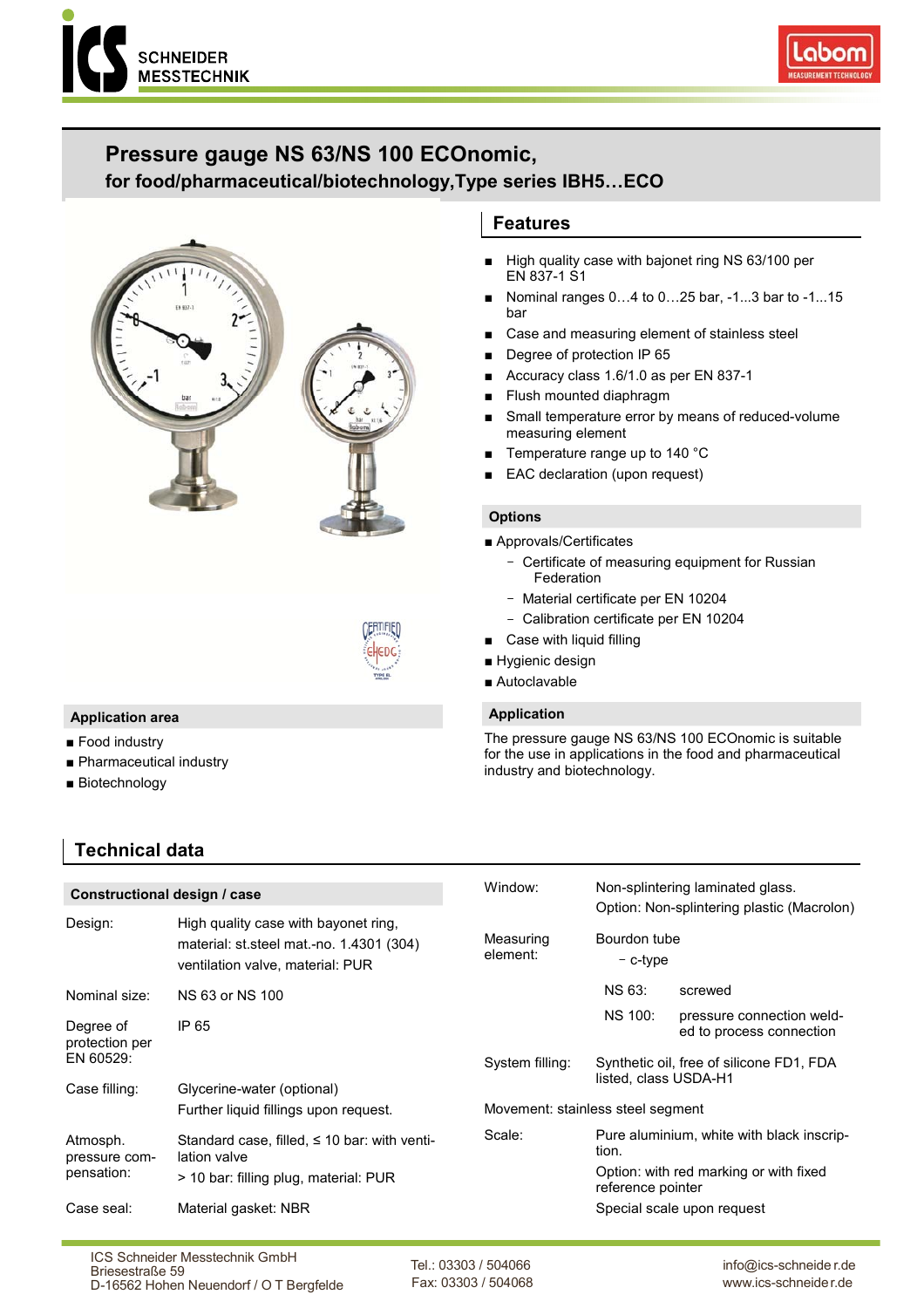

| Pointer:       | <b>NS 63:</b><br>pure aluminium, black |                                                                              |                |  |
|----------------|----------------------------------------|------------------------------------------------------------------------------|----------------|--|
| <b>NS 100:</b> |                                        | pure aluminium, black,<br>with micro adjustment for<br>zero point correction |                |  |
| Weights:       | NS 63 without filling:                 |                                                                              | approx. 0.5 kg |  |
|                | NS 100 without filling                 |                                                                              | approx. 1.0 kg |  |
|                | NS 63 with filling:                    |                                                                              | approx. 0.7 kg |  |
|                | NS 100 with filling:                   |                                                                              | approx. 1.3 kg |  |

# **Process connection**

Design: Via diaphragm seal technology, see order details and product group D5

## **Material wetted parts**

Membran: See order details

## **Nominal range**

See order details, further ranges upon request

Overload protection Standard: 1.3 times

## **Accuracy**

| Accuracy                   | per EN 837-1                                            |                       |  |  |
|----------------------------|---------------------------------------------------------|-----------------------|--|--|
| class:                     | NS 63:                                                  | class 1.6             |  |  |
|                            | <b>NS 100:</b>                                          | class $1.0$           |  |  |
| Temperature<br>influence:  | Max. $\pm$ 0.4% / 10K of measuring span per<br>EN 837-1 |                       |  |  |
| Process-                   | depending on active diaphragm diameter                  |                       |  |  |
| temperature-<br>influence: | dM 22.624 mm                                            | $\leq$ 25 mbar / 10 K |  |  |
|                            | dM 2730 mm                                              | ≤ 20 mbar / 10 K      |  |  |
|                            | dM 3436 mm                                              | $\leq$ 8 mbar / 10 K  |  |  |
|                            | dM 4046 mm                                              | ≤ 5 mbar / 10 K       |  |  |
|                            | dM 5158 mm                                              | ≤ 2 mbar / 10 K       |  |  |

A detailed calculation of accuracy can be submitted upon request.

# **Hygienic design**

The surface quality of the wetted parts made of stainless steel is of major importance. The hygienic type device (Code: HY) guarantees the following surface roughness values:

| Diaphragm foil: | $Ra \leq 0.4 \mu m$ |
|-----------------|---------------------|
| Laser welds:    | $Ra \leq 0.8 \mu m$ |
| Turned parts:   | $Ra \leq 0.8 \mu m$ |

Further versions of hygienic design upon request.

Autoclav. design: Autoclavable without case filling, only. Please remove the elastomer filling plug before autoclaving.

## **Temperature ranges**

|                          | without filling                              | with filling                                              |
|--------------------------|----------------------------------------------|-----------------------------------------------------------|
|                          | Ambient: $-2060^{\circ}$ C $-2060^{\circ}$ C |                                                           |
| Process: 0140°C 0140°C   |                                              |                                                           |
| Storage: -2060°C -2060°C |                                              |                                                           |
|                          |                                              | Autoclave temperature: 130°C for 1 hour (without filling) |

The maximum values can be restricted by the following parameters:

- diaphragm size
- measuring range
- pressure transmission fluid

Extended temperature range upon request.

## **Approvals/Certificates**

- EAC declaration (upon request)
- Certificate of measuring equipment for Russian Federation

**Information on other models see order details or upon request.**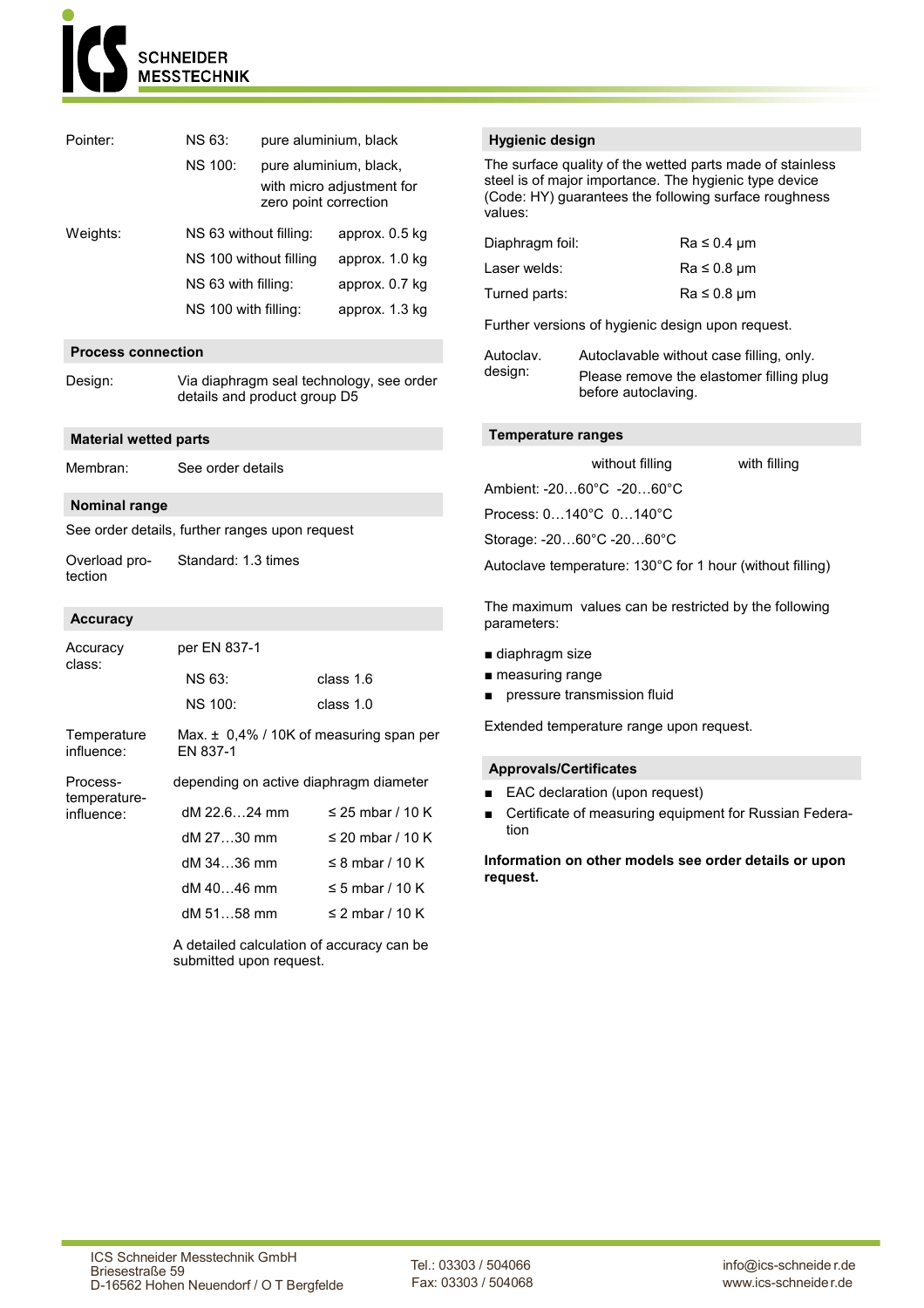

# **Dimensions**











Sanitary pipe connection with union nut per DIN 11851

Clamp connection

VARIVENT-connection

Screw-in thread HYGIFNIC G1A adjustable

All dimensions are in mm

#### **Sanitary pipe connection with union nut per DIN 11851**

| <b>DN</b> | <b>PN</b> | dM |    |            |
|-----------|-----------|----|----|------------|
| 25        | 40        | 27 | 16 | Rd.52x1/6" |
| 32        | 40        | 30 | 16 | Rd.58x1/6" |
| 40        | 40        | 34 | 16 | Rd.65x1/6" |
| 50        | 25        | 48 | 17 | Rd.78x1/6" |

#### **Clamp connection per DIN 32676 model A (metric) for pipes per EN 10357 (DIN 11850)**

| <b>DN</b> | PN | dM   | b  |      |
|-----------|----|------|----|------|
| 25        | 25 | 22.6 | 14 | 50.5 |
| 32        | 25 | 27   | 12 | 50.5 |
| 40        | 25 | 34   | 12 | 50.5 |
| 50        | 16 | 46   | 14 | 64   |

**Clamp connection per DIN 32676 model B (OD, ISO) for pipes per DIN EN ISO 1127** 

| <b>DN</b> | PN | dM   | b  |      |
|-----------|----|------|----|------|
| 26.9      | 25 | 22.6 | 14 | 50.5 |
| 33.7      | 25 | 27   | 12 | 50.5 |
| 42.4      | 25 | 34   | 12 | 64   |
| 48.3      | 16 | 46   | 14 | 64   |

#### **Clamp connection per DIN 32676 model C (Tri-Clamp) for pipes per ASME BPE**

| <b>DN</b>      | PN | dM   | b  |      |
|----------------|----|------|----|------|
| 3/4"           | 25 | 15.5 | 15 | 25   |
| 1 <sup>u</sup> | 25 | 22.6 | 14 | 50.5 |
| $11/2$ "       | 25 | 34   | 12 | 50.5 |
| $2^{\circ}$    | 16 | 46   | 14 | 64   |

## **Clamp connection per ISO 2852 for pipes per ISO 2037**

| <b>DN</b> | PN | dM   | D  |      |
|-----------|----|------|----|------|
| 25        | 16 | 22.6 | 14 | 50.5 |
| 38        | 16 | 34   | 12 | 50.5 |
| 51        | 16 | 46   | 14 | 64   |

#### **Varivent connection**

| DN / Zoll          | <b>PN</b> | dM |    |    |
|--------------------|-----------|----|----|----|
| $25/1$ "           | 25        | 40 | 66 | 50 |
| 40-80/ 1 1/2 "- 3" | 25        | 58 | 84 | 68 |
| 100 /4"            | 20        | 58 | 84 | 68 |
| $125/6$ "          | 10        | 58 | 84 | 68 |